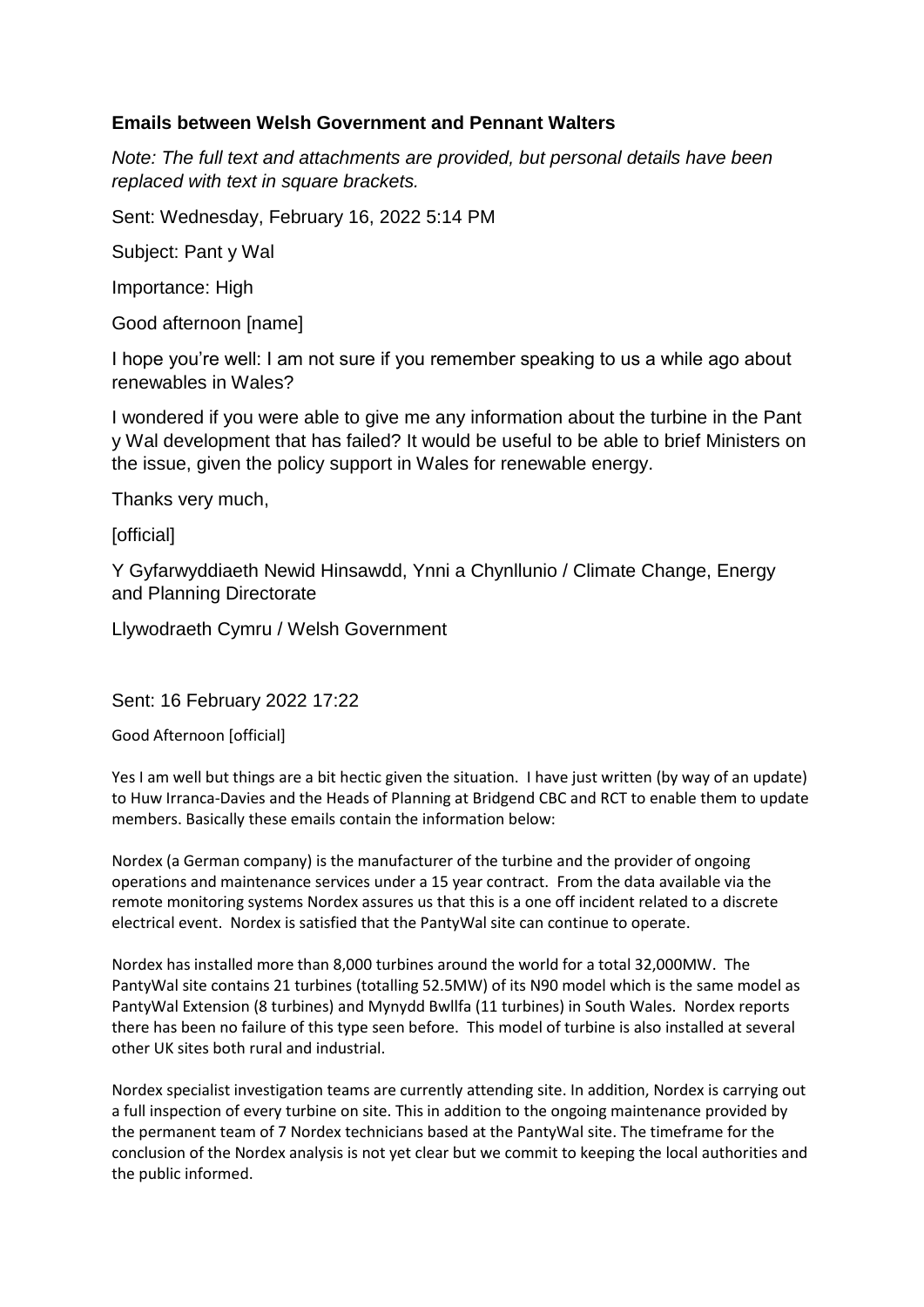As further information on the forensic analysis is provided to us we will update you.

[official] – if you need more let me know but there is little I can give you at this point.

Best Regards

[name]

*Pennant Walters Ltd*

**Sent:** 18 February 2022 15:37 **Subject:** RE: Pant y Wal

Hi [name]

I just wanted to check in with you on the turbine collapse. We've had a number of questions from elected members and the press, so an update on progress would be really helpful. I've asked a couple of questions below that would be very helpful in responding accurately.

Do you have a timescale yet for the results of Nordex's investigation? Also, I have been digging into the regulatory regime and beyond SafetyOn, can find little on the UK regime. I'm assuming that the HSE is the principal body concerned but any light you can shed would be helpful. Are HSE involved in the investigation, or will that depend on initial findings?

Plus we have some questions about transparency, so it would be handy to understand whether there will be any public statement on this at any stage?

Thanks very much, [official]

**Sent:** 18 February 2022 15:38 **Subject:** RE: Pant y Wal

Hi [official],

Rather than write a long rambling email – why don't you give me a buzz now.

[mobile number]

I have to leave at 4:00 today

Best regards

[name]

# *Note: no note of the call is held but the information discussed formed the basis for the letters Minister issued on the topic.*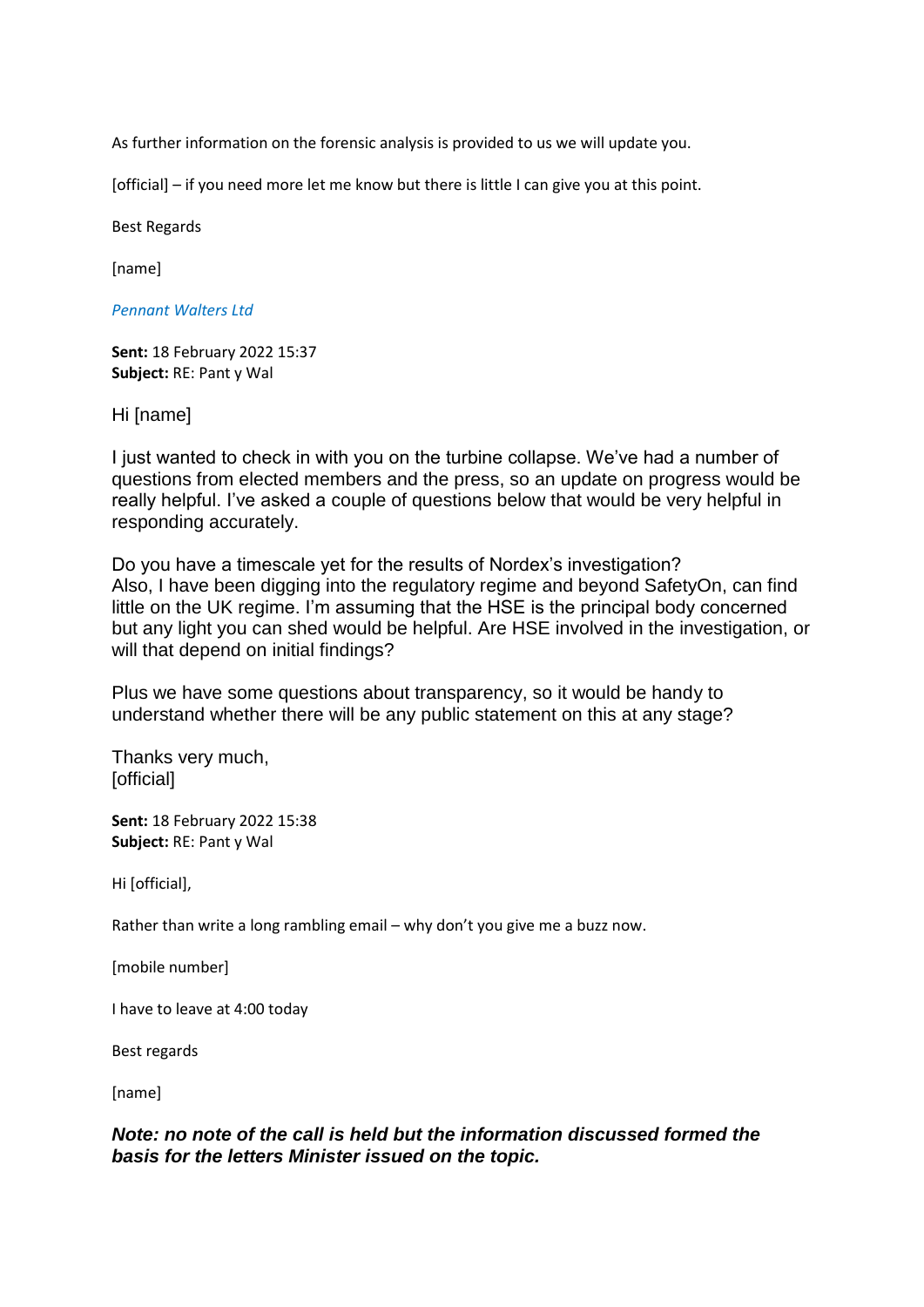**Sent:** 18 February 2022 18:12 **Subject:** Update on turbine issue - question on regulation

Hi [name],

Thank you for the update earlier. I would be really grateful if you could ask your technical director to describe the regulatory regime for turbine manufacture, installation and maintenance. I know about the wind turbine safety rules, which appear to me to be more about how to safeguard staff whilst building and operating wind farms. It's also as far as I can see best practice and advisory rather than compulsory.

Are there any UK or international standards? Is there any statutory minimum about the level of assurance or quality of maintenance? And is there any organisation that checks up on standards?

I mentioned that we are looking to respond to elected members on a number of questions on the Pant y Wal case. I'd be grateful if you could look over the text below for any factual inaccuracies or premature mentions? As I said, my deadline is noon Tue, so something by late Mon or early Tue would be great.

*A single wind turbine has collapsed at the Pant-y-Wal wind development. We have been in regular contact with the operator, Pennant Walters, to seek assurances that public safety is being prioritised, particularly in relation to maintenance and the condition of the turbines on site. The wind farm has ongoing proactive maintenance. A permanent team of 7 technicians from Nordex, the manufacturer of the turbine and the contractor responsible for ongoing maintenance, is based at the Pant-y-Wal site.* 

*Nordex specialist investigation teams were immediately deployed to the site and started a forensic investigation into the incident. The timeframe for the conclusion of the investigation has been hampered by the exceptionally stormy weather, but is likely to take some weeks.*

*Regulation of the maintenance and monitoring of wind turbines is a reserved issue . Developers have a strong focus on both the specification and maintenance of turbines to withstand extreme weather conditions and to ensure they are safe.* 

*Incidents of this kind are extremely rare. 1200 turbines of this model have been in operation in the UK for over 10 years. We understand this is the first failure and appears to be an isolated event.* 

*We understand the operator and the turbine manufacturer are committed to identifying the root cause of this collapse and ensuring it does not happen again. I would encourage both the manufacture and operator to publicly report on the outcome of the investigation and any action needed.*

Thanks again, [official]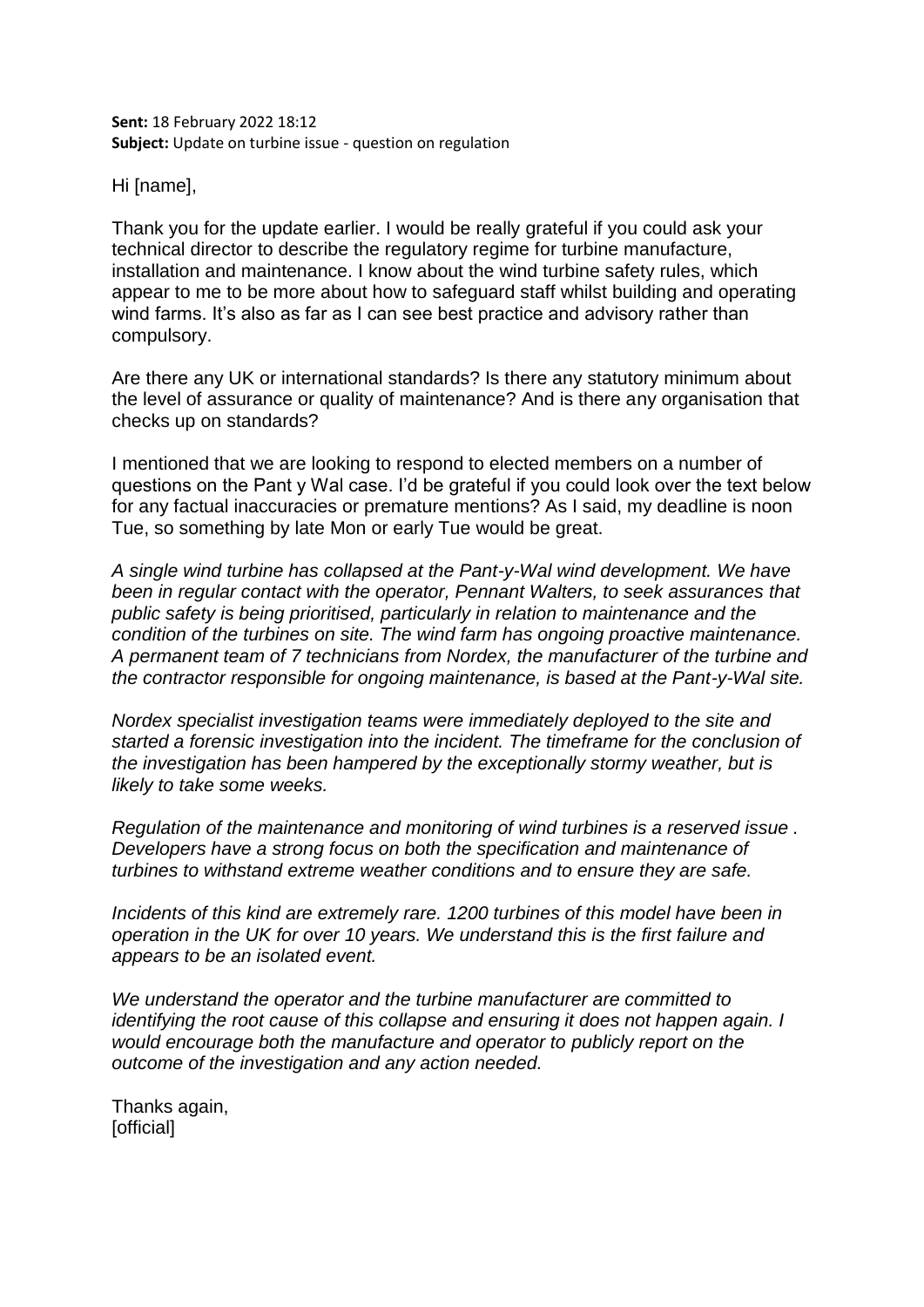# **Sent:** 21 February 2022 08:36 **Subject:** RE: Update on turbine issue - question on regulation

Hi [official],

I will come back to you on the text of your release by COP Monday. In the meantime here is something on the certification process. I am in a meeting with Nordex's MD for most of the morning. If he has anything to add to what we provide here I will forward it.

The standards used for wind turbine design are the IEC (International Electrotechnical Commission) standards IEC 61400 which were incorporated into the European and British Standards as BS EN 61400. Part 1 specifies essential design requirements to ensure the structural integrity of wind turbines. Its purpose is to provide an appropriate level of protection against damage from all hazards during the planned lifetime.

Turbine suppliers typically will use independent technical bodies to verify that the design and manufacture conforms to the above standards. The approval and certification process for a new wind turbine design is long and typically takes a number years. The graphic below (from DNV) may be useful. There is also a site specific design assessment undertaken early on in the procurement process.

#### [https://issuu.com/dnvgl/docs/21f338803250456089661e389787b95f?fr=xKAE9\\_zU1NQ](https://eur01.safelinks.protection.outlook.com/?url=https%3A%2F%2Fissuu.com%2Fdnvgl%2Fdocs%2F21f338803250456089661e389787b95f%3Ffr%3DxKAE9_zU1NQ&data=04%7C01%7Cjennifer.pride1%40gov.wales%7Cb7e27440f8ec4bcac69e08d9f51522a6%7Ca2cc36c592804ae78887d06dab89216b%7C0%7C0%7C637810293539204655%7CUnknown%7CTWFpbGZsb3d8eyJWIjoiMC4wLjAwMDAiLCJQIjoiV2luMzIiLCJBTiI6Ik1haWwiLCJXVCI6Mn0%3D%7C3000&sdata=Br920DH5L%2ByAvAyFDr%2BdGRps%2Fy73jlHrWI%2FDBNhycX8%3D&reserved=0)

The certifying bodies for onshore and offshore wind turbines are those you see referenced on the attached certificate for the Nordex N90 namely

# **DEWI-OCC**

# **Based in Cuxhaven, Germany**

DEWI-OCC is the certification body for on- and offshore wind turbines and their components, accredited by the DAP (Deutsches Akkreditierungssystem Prüfwesen). In the field of wind energy DEW-OCC carries out certifications as well as expertise for investors (due diligence) and for government authorities, type approvals, examinations, periodic inspections, risk- and damage analyses

#### **TUV-Nord**

TÜVs (German abbreviation: Technischer Überwachungsverein, English: Technical Inspection Association) are German organizations that **work to validate the safety of products and services of all kinds** to protect humans, material assets and the environment against hazards.

The above certifications are Type Certification that confirms that the particular turbine model conforms with the design standard. At Pant y Wal Nordex also provided independent certification by TUV SUD Industrie Service GmbH. This was in the form of a Statement of Compliance (attached), confirming suitability for the particular site conditions.

As part of the installation on site and ongoing operations there are a number of statutory inspections. These comprise, as examples, independent certification of lifting devices, anchor points, beams used for lifting, fire systems, pressure vessels and rescue devices. Turbines are serviced twice per year and continuously monitored via Condition Monitoring System comprising various temperature, vibration and acceleration monitors.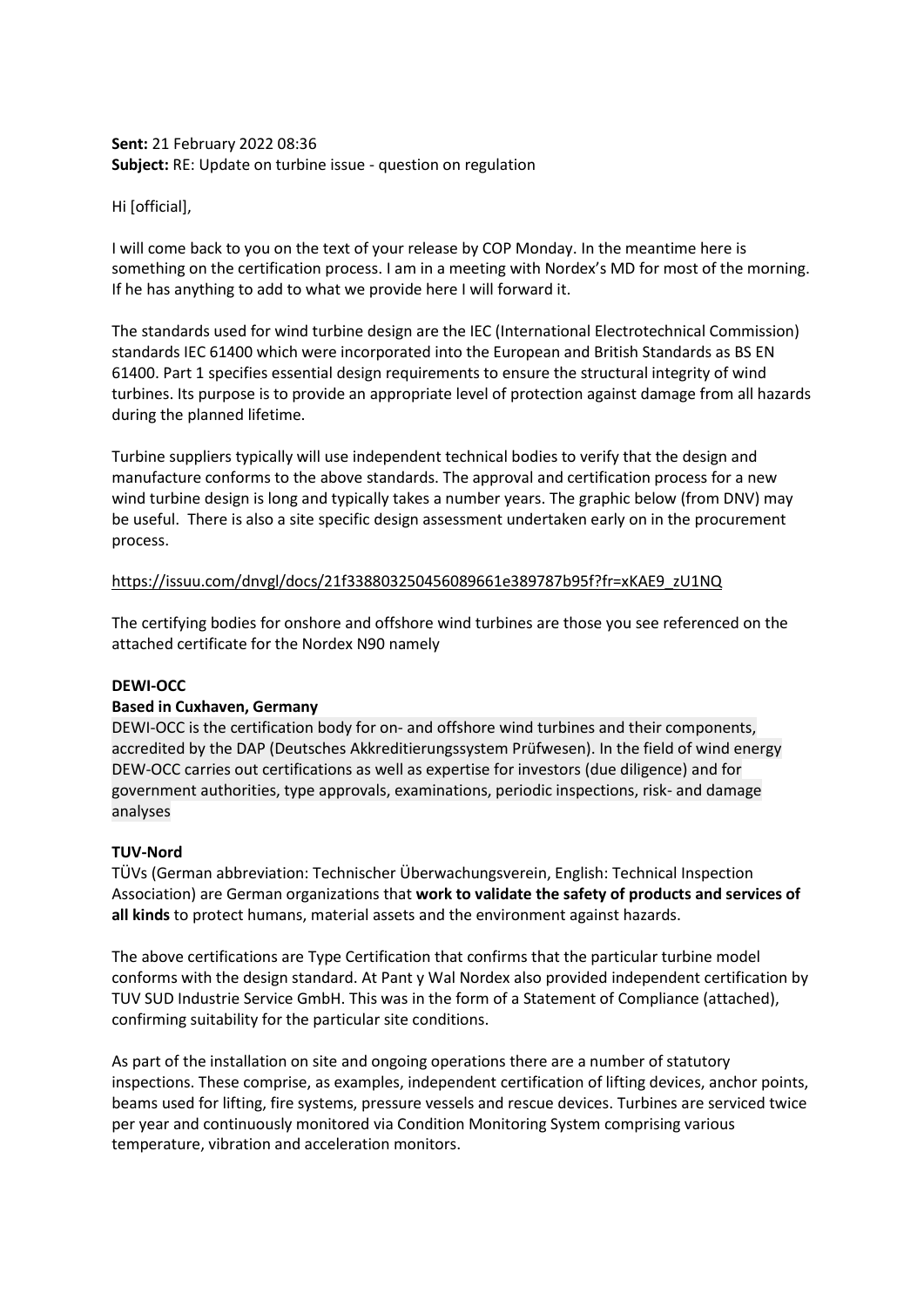Best Regards [name]



Attachment:

**Sent:** 21 February 2022 08:54 **Subject:** RE: Update on turbine issue - question on regulation

[name], sorry but I am also being asked about [this case:](https://www.wind-watch.org/news/2021/10/03/nordex-halts-19-wind-turbines-after-n149-collapses-in-germany/#:~:text=The%20turbine%20collapsed%20%E2%80%9Calmost%20completely%E2%80%9D%20%28pics%3A%20RAG%20Montan,the%209MW%20Haltern%20AV9%20wind%20farm%20near%20Essen.) looks like a different model and fault, but useful to know the Nordex view on that?

Thanks [official]

Sent: 21 February 2022 09:07

Subject: RE: Update on turbine issue - question on regulation

Thanks [name]: really appreciate this.

While you have the Nordex MD there, it would be useful to know why Nordex have taken a different approach in this instance, compared to the Germany collapse where they took the development offline.

Thanks again, [official]

**Sent:** 21 February 2022 15:16 **Subject:** PantyWal Turbine

Hello [official],

Below I have modified the words you sent over on Friday. I wanted to make it clear that we are the owner of PyW and not the operator. Nordex provides the operations and maintenance service at PyW. I can confirm that we will make the final investigative reports available to the public and representative bodies (on the website etc) when we receive them.

I am waiting on information from Nordex on the failure of the N149/4.0-4.5MW model but it is unrelated. That is a relatively new model and had just been put into production (about 6 months). Nordex appear to have identified a batch fault in the manufacture of the hybrid steel-concrete tower for these first N149's. This is why the other turbines of this type were taken out of service. The tower manufacturer (it is sub-contracted) disputes this hence we may get limited information.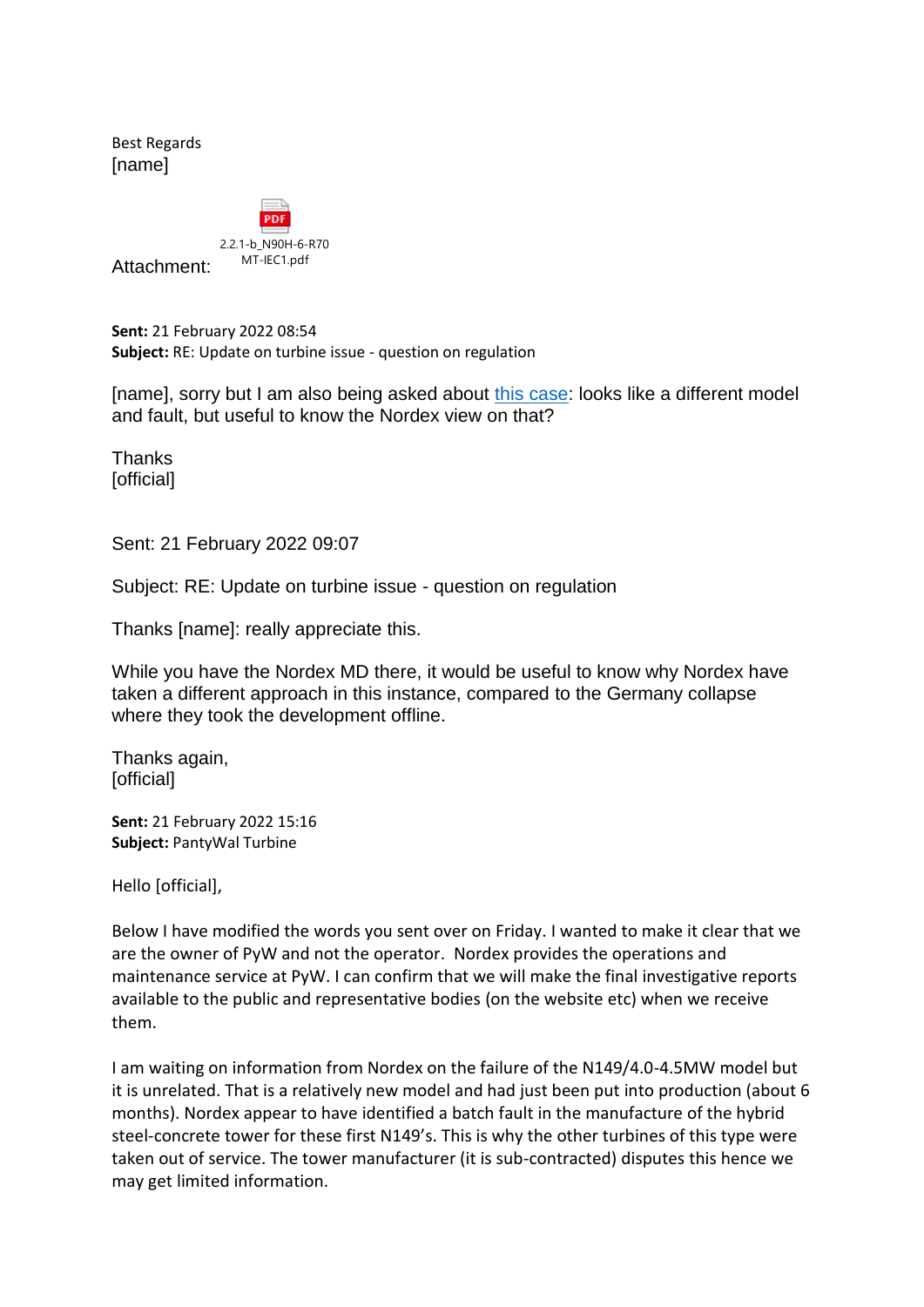My suggested changes are in red.

*A single wind turbine has collapsed at the Pant-y-Wal wind development. We have been in regular contact with the owner, Pennant Walters, to seek assurances that public safety is being prioritised, particularly in relation to maintenance and the condition of the turbines on site. The wind farm has ongoing proactive maintenance provided via a 15 year contract with the manufacturer Nordex gmbh . A permanent team of 7 technicians from Nordex, are based at the sub-station on the Pant-y-Wal site. Out of business hours the turbines are continuously monitored remotely.*

*Nordex specialist investigation teams were immediately deployed to the site and have started a forensic investigation into the incident. The timeframe for the conclusion of the investigation has been hampered by the exceptionally stormy weather, but is likely to take some weeks.*

*Regulation of the maintenance and monitoring of wind turbines is a reserved issue . Developers have a strong focus on both the specification and maintenance of turbines to withstand extreme weather conditions and to ensure they are safe.* 

*Incidents of this kind are extremely rare. More than 1,200 turbines of this model have been in operation globally for over 10 years. We understand this is the first failure of this type and appears to be an isolated event.* 

*We understand the owner and the turbine manufacturer are committed to identifying the root cause of this collapse and ensuring it does not happen again. I would encourage both the manufacture and owner to publicly report on the outcome of the investigation and any action needed.*

Please get in touch if you need more from me.

Best Regards [name]

Sent: 21 February 2022 15:43 Subject: RE: PantyWal Turbine

Hi [name],

Thanks very much for looking at this: very much appreciated. Apologies for getting my terminology wrong and will ensure we reflect this in our text going forward.

Thanks, [official]

**Sent:** Tuesday, March 15, 2022 4:27 PM **Subject:** Turbine investigation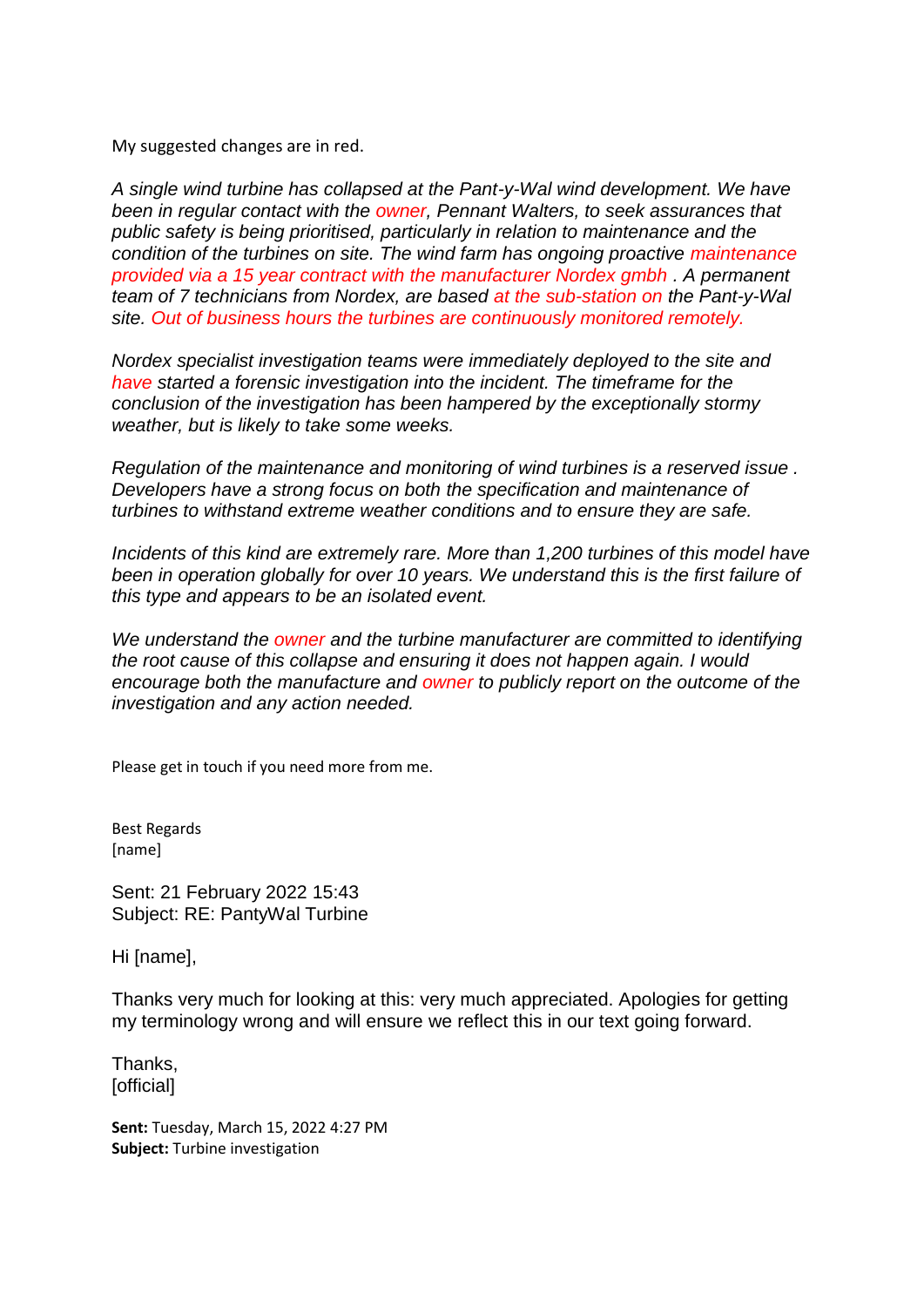Hi [name],

I'm just checking in to see how the investigation is going. We are getting questions about the timescale and likelihood of publication of the findings. It would be really helpful to have an update when you can provide it.

Thanks, [official]

[Title] Y Gyfarwyddiaeth Newid Hinsawdd, Ynni a Chynllunio / Climate Change, Energy and Planning Directorate Llywodraeth Cymru / Welsh Government

**Sent:** 15 March 2022 16:42 **Subject:** RE: Turbine investigation

Hi [official],

We are expecting the Root Cause Analysis tomorrow. When I have it I will share it or precis it if it the usual German garble.

Best regards [name]

**Sent:** 17 March 2022 14:05 **Subject:** RCA

Hi [official],

We have just learned that Nordex's loss adjuster would like to see the RCA before it is released to us. In truth I don't how long that will take but they are suggesting we'll have it by the end of tomorrow. I reckon early next week myself.

Best regards [name]

**Sent:** 17 March 2022 14:09 **Subject:** RE: RCA

That's useful to know: thanks for the update.

Thanks very much, [official]

Sent: 22 March 2022 15:48 Subject: FW: RCA

Hi [official],